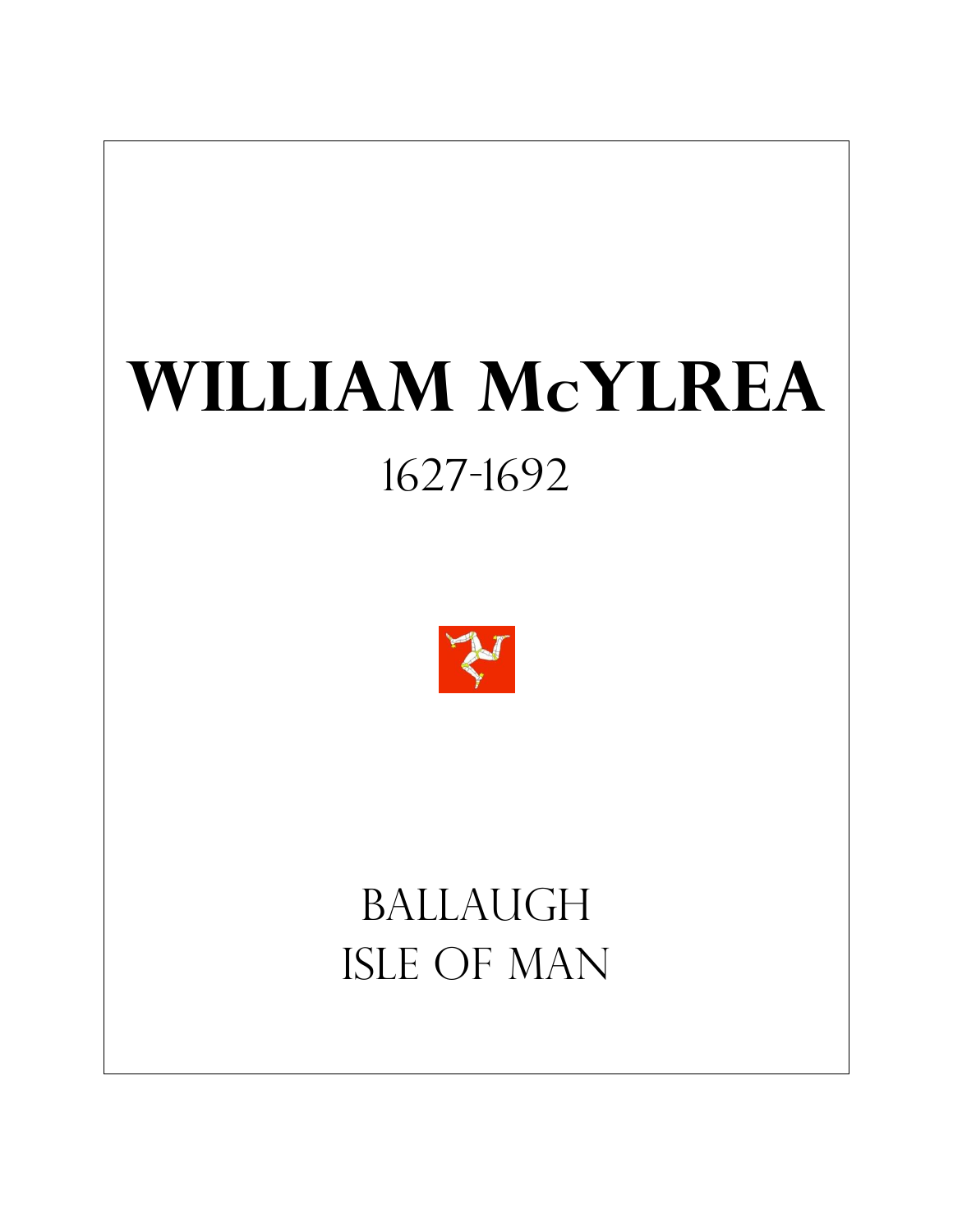## http://www.mylrea.com.au

© Diana Banks, 2012

All rights reserved. Apart from any fair dealing for the purpose of private study, research, criticism or review, as permitted under the Copyright Act, no part of this publication may be reproduced by any process, without permission in writing from the copyright holder.

> Dr Diana Banks P O Box 2207 Noosa Heads Queensland 4567 Australia dibanks@bigpond.net.au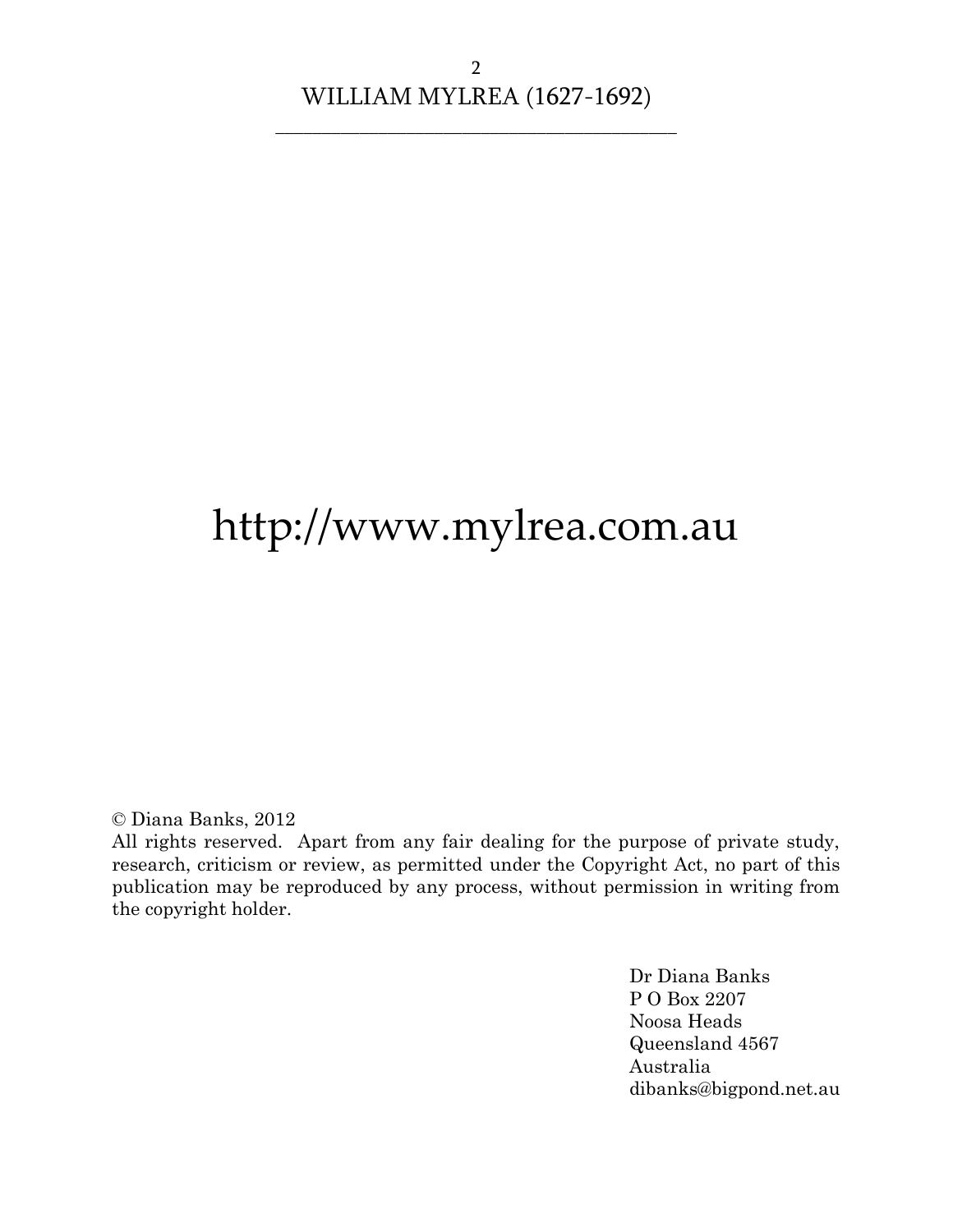BOUT THE AUTHOR: Diana Banks is a Mylrea through her mother's family. Several years ago, she began writing the biography of her great great grandfather, John Mylrea, who was born on the Isle of Man in 1823. A

In the course of researching John's story, she became an accidental authority on a variety of Mylrea strands and she prepared a series of short histories in an attempt to find the web that links these families together. To date, she has produced narratives about:

- William McYlrea (Ballaugh) 1627-1692
- Nicholas Mylrea (Ballaugh) 1747-1823
- Three Daniels & a Thomas 1761-1934
- Thomas Mylrea, Tailor (Lonan) 1774-1853
- Thomas Mylrea, Farmer (Braddan) 1788-1860
- Basil Mylrea, Publican (Peel) 1791-1865
- Philip Mylrea, Stone Mason (Douglas) 1793-1861
- Frederick Thomas Mylrea, Military Man (London) 1803-1862
- The Brushmen of Bethnal Green
- Mylreas in 19<sup>th</sup> Century Lancashire

This particular story begins with William Mylrea who was born in Ballaugh in 1627, and ends with his great great great great grandson Richard Armstrong Mylrea who died in Australia in 1915. Covering almost three centuries, this story outlines eight generations in this branch of the Mylrea family tree whose lives were given to public service. A great deal more information about Richard Armstrong Mylrea and his forebears can be found in Frederick Thomas Mylrea, Military Man, published on [http://www.mylrea.com.au](http://www.mylrea.com.au/)

Diana began her professional life as a teacher in central Queensland, went on to become a scholar at several Australian universities, and later a senior bureaucrat in Federal government circles. She has postgraduate qualifications from both Melbourne University in Australia and Harvard in the United States and is an experienced writer although the Mylrea narratives are her first foray into biography.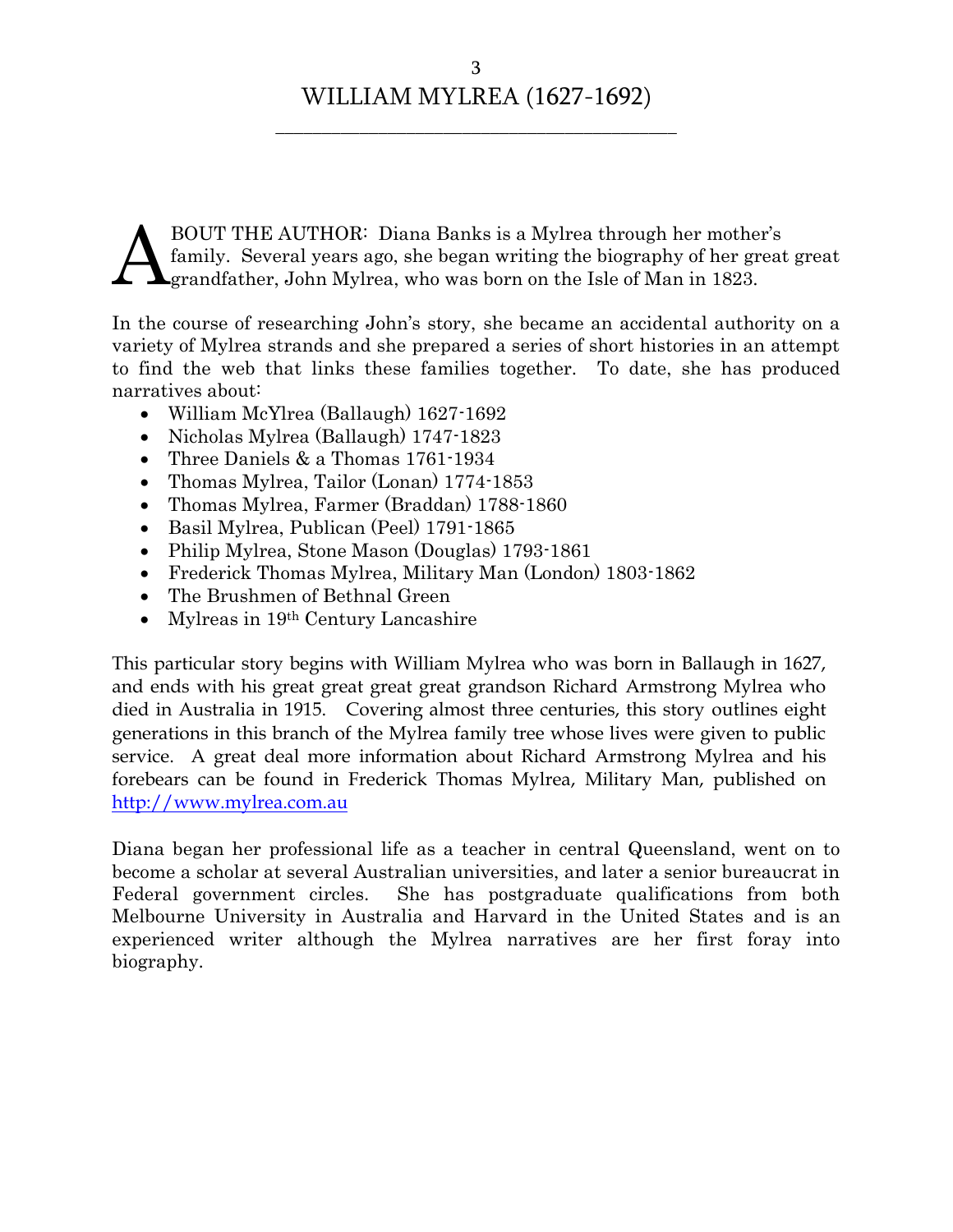\_\_\_\_\_\_\_\_\_\_\_\_\_\_\_\_\_\_\_\_\_\_\_\_\_\_\_\_\_\_\_\_\_\_\_\_\_\_\_\_\_\_\_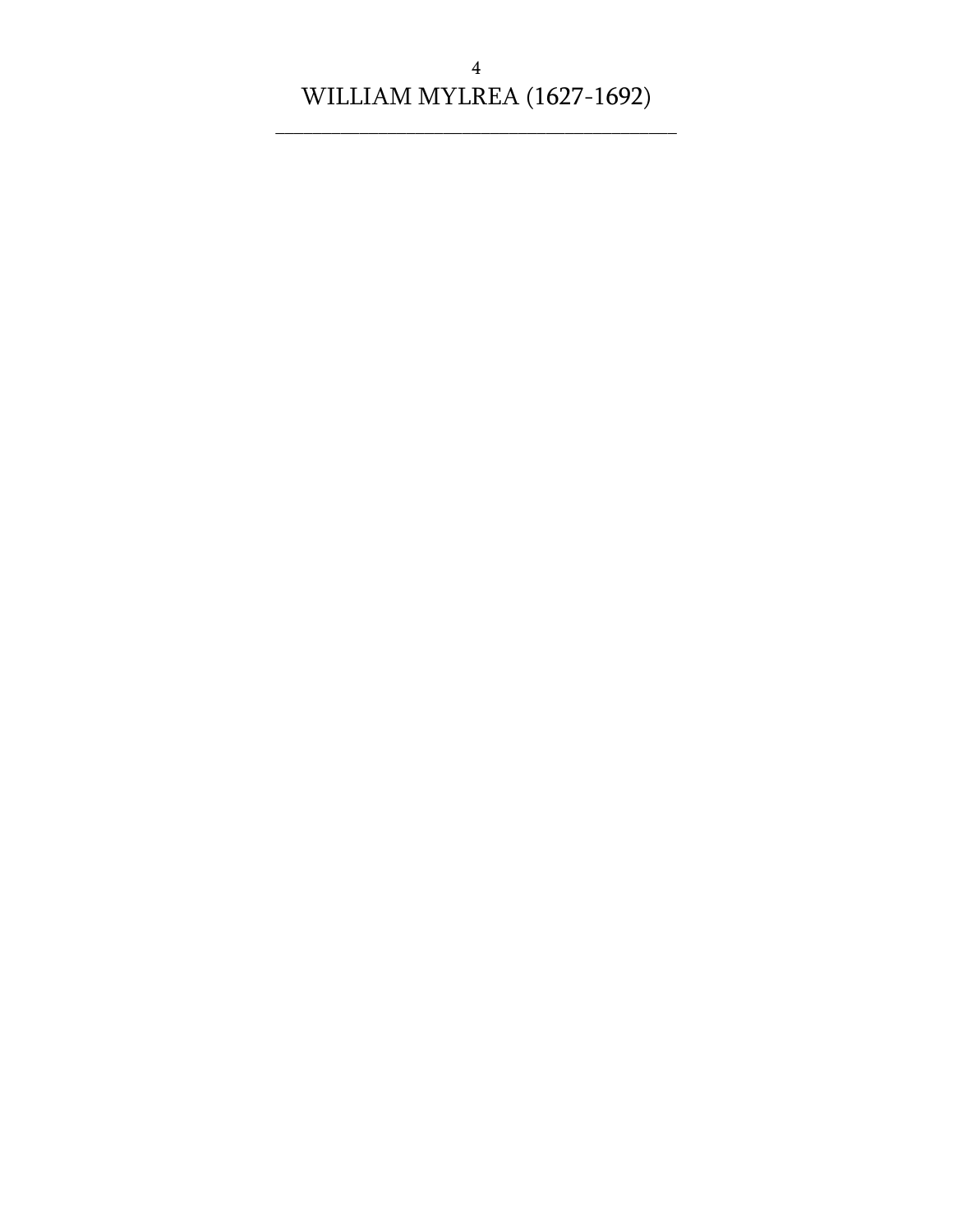# **CONTENTS**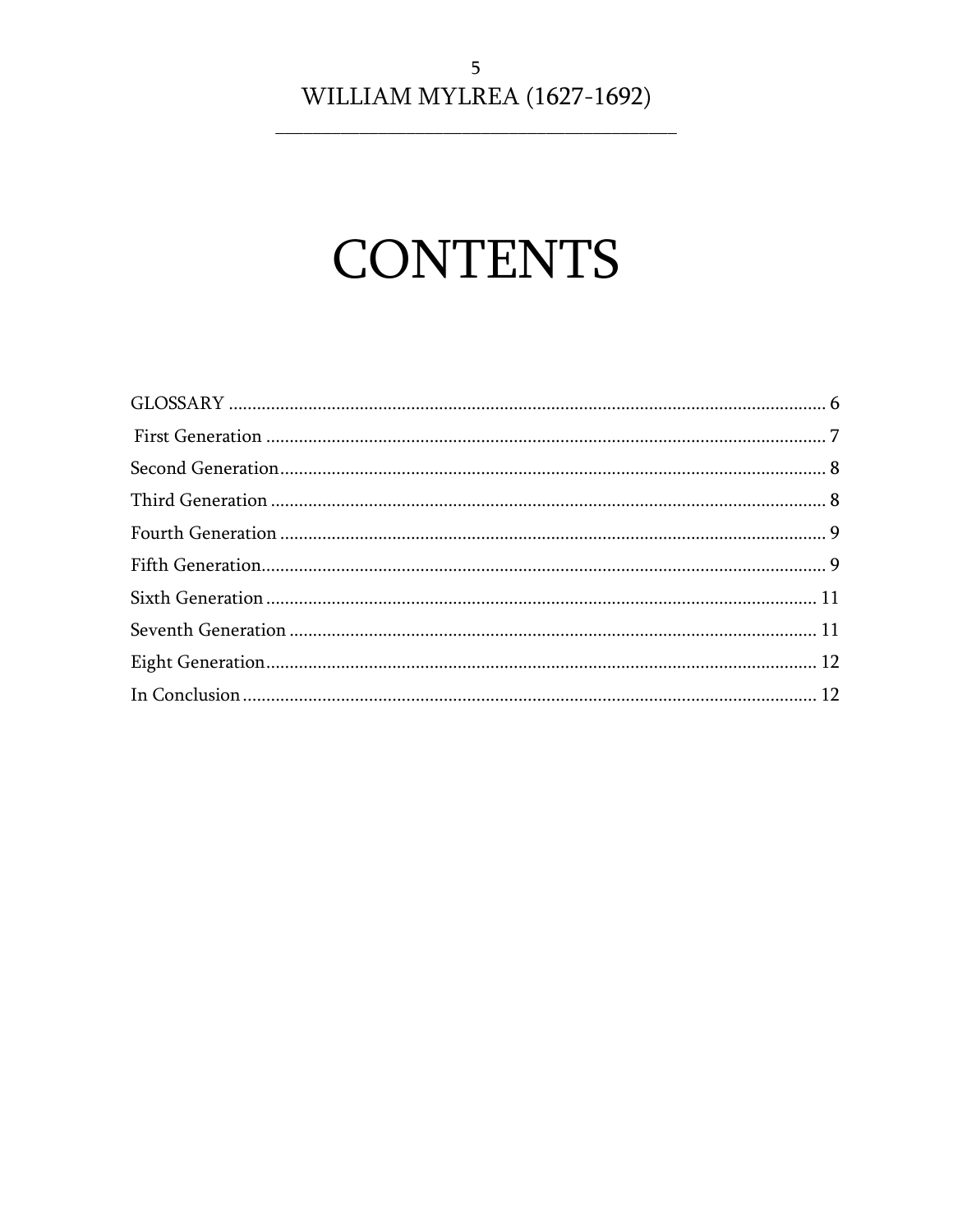## GLOSSARY

<span id="page-5-0"></span>The Manx have several terms for high level officials that are unique to the island. The origins of the words, and the responsibilities they carry, are found in their Viking past.

#### SUMNER (SUMMOMER)

The servant of the various courts of the Isle of Man , both ecclesiastical and civil, and it was his duty after church service on Sunday to publish executions against debtors. He also collected the baron's tax levied on certain lands and paid to the Bishop, and for this purpose he went with a cart at harvest time and gathered from each farmer so many sheaves of corn, a goose, ducks or hens which were then publicly sold. When a person died intestate it was his duty to make an inventory of the goods and sell the same, dividing, the proceeds among the next of kin, but he first obtained his own fees from the effects of the sale.<sup>1</sup>

#### PARISH CAPTAIN

He was expected to raise his own militia from amongst the local men and it was their duty to guard the shoreline of their parish, and to light bonfires as a means of informing the parish of imminent invasion. The role had its origins in the time when the island was under constant threat of invasion (and this was so for many centuries) and border protection was devolved to the parishes.

#### TOWN CAPTAIN

Chief of Police

#### MEMBER OF THE HOUSE OF KEYS (MHK)

An individual who was directly elected of the Manx government.<sup>2</sup>

#### DEEMSTER

A judge on the island, presiding over the courts both civil and criminal in both the Lord's and any Baronial courts. Although they had power over the whole island, in practice one sat in Northside courts and the other in Southside courts. They usually held office for life, though legally it was at the Lord's pleasure. <sup>3</sup>

Also

 $\overline{a}$ 

#### RECEIVER GENERAL = TREASURER WATER BAILIFF = CUSTOMS HIGH BAILIFF = CORONER

<sup>1</sup> <http://www.isle-of-man.com/manxnotebook/famhist/families/radclff.htm>

<sup>2</sup> <http://www.isle-of-man.com/manxnotebook/people/keys/list.htm>

<sup>3</sup> <http://www.isle-of-man.com/manxnotebook/people/glossary.htm>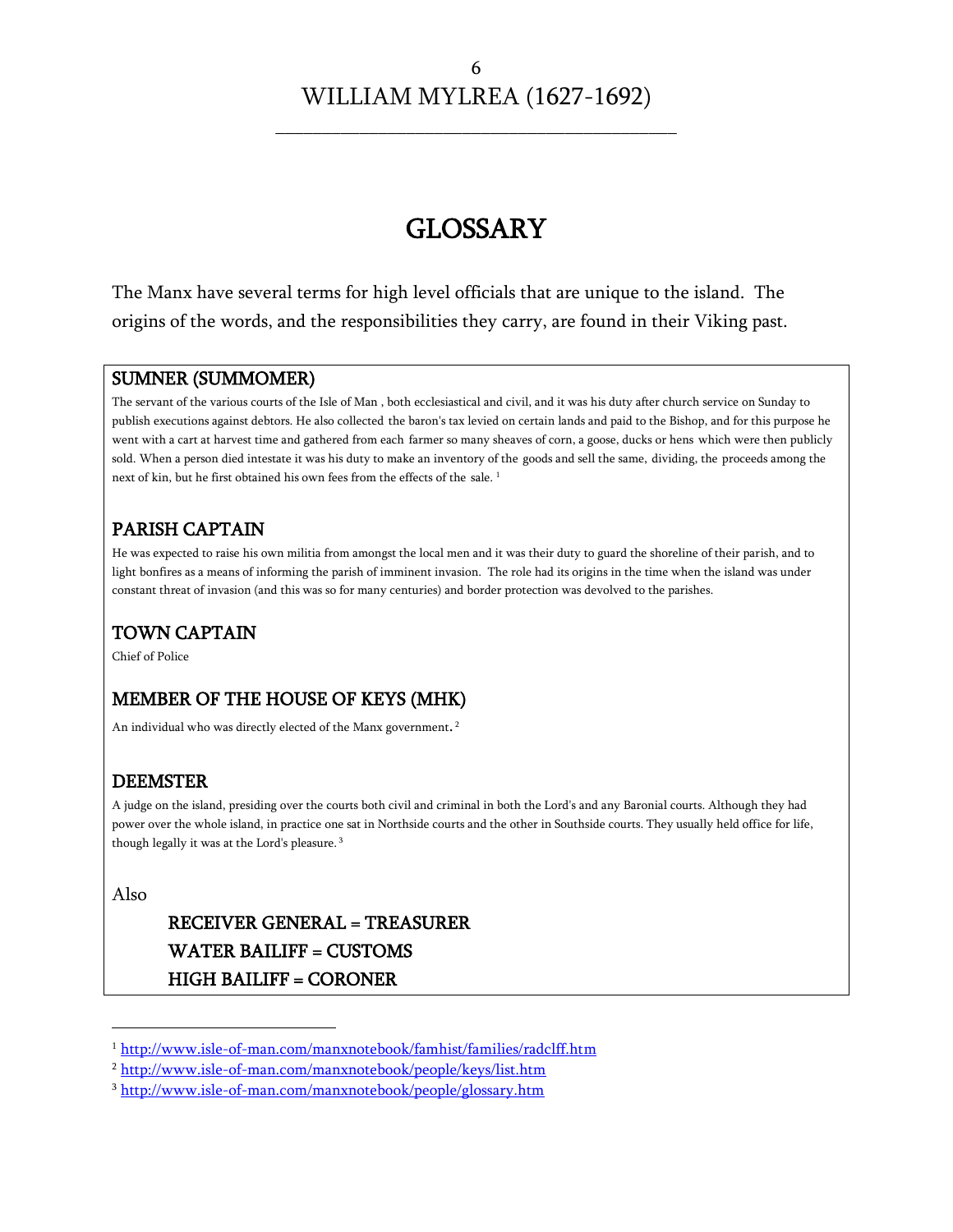\_\_\_\_\_\_\_\_\_\_\_\_\_\_\_\_\_\_\_\_\_\_\_\_\_\_\_\_\_\_\_\_\_\_\_\_\_\_\_\_\_\_\_

On the Isle of Man, a remarkable tradition of civic leadership had its genesis in the 1600s with William McYlrea and his wife, Ann Christian. The couple married in Jurby in 1645. Over several generations, this family held positions of influence in the law, the church, and the military structures of the island.

### <span id="page-6-0"></span>First Generation

#### William Mylrea (1627-1692) + Ann Christian (c1627-1693)

William was born in the parish of Ballaugh and lived there for all of his life. The "best guess" to his parentage is that his father was Jon McYlrea, born around 1600. William was both parish captain, and a Member of the House of Keys, a position he occupied for twenty-one years, from 1669 to 1690. Both roles carried considerable responsibility for the well-being of the Manx people.

About Ann Christian, we know little. She was probably born in Jurby, the parish immediately to the north of Ballaugh, and probably a member of the *Ballamoar* Christians who also provided generations of civic leaders to the Manx people. Her father was Donald (Do, Daniel) Christian. It is not clear whether this particular branch of the family included Illiam Dhon (William Christian), a political activist in the 1600s, and several other Christians, notably Ewan, a religious and political leader on the island.

History does not reveal whether William was always destined to become a community leader and a man of some wealth, or whether his rise was due to the Stanley family. William almost certainly enjoyed their patronage as a result of his avowed loyalty after the Manx Rebellion of 1651 in which Illiam Dhon played such a significant role (which probably rules out this being Ann Christian's family).

By the time he died in 1692, William had already passed on "the Mylrea estate" to his oldest son Daniel by way of a Marriage Settlement. This "estate" had its origins in the Dollough Quarterland of Ballaugh. William's father was referred to as John de Dollough on his record of baptism so presumably the Dollough Quarterland was what William inherited (as the oldest son) when his father died. William is also recorded as purchasing land in the Corraige in 1678, and later swapping other land in 1683, and held other land in Jurby. William entailed "the estate" so that it passed to the oldest Mylrea son in subsequent generations.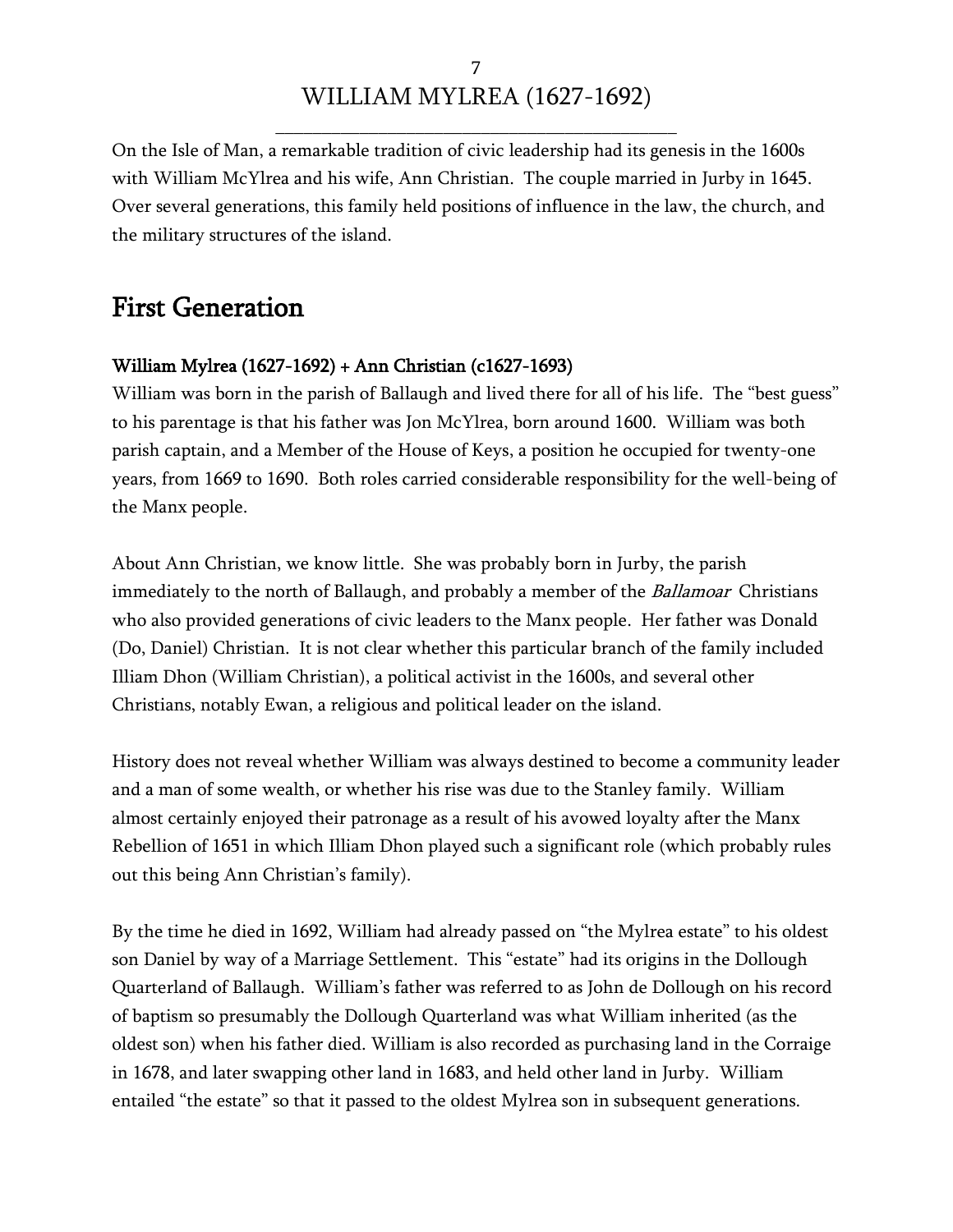## <span id="page-7-0"></span>Second Generation

William and Ann are known to have had seven surviving children, because their wills identified most of them by name: Daniel, Thomas, William, Robert, Jane, Ann, and a third unnamed daughter. Their oldest child (Jane) was over 40 when her parents died, and the youngest (Robert) had passed his 20<sup>th</sup> birthday, a significant achievement to have so many offspring reach adulthood. Of these seven, two became the torch bearers for another generation of civic leadership.

Ann (born 1650) married John Bridson of Oristal, Malew. John was a farmer but of their nine children, three grew up to fulfil important roles in Manx life.

Daniel (born 1655) married significantly older widow Margaret Curlett als Parr. He was 24 and she 36. Margaret was a member of the Parr family, conspicuous for their service within the Manx clergy. Her father, Robert, was Vicar of Malew from 1633 to 1640, and Rector of Ballaugh from 1646 to 1673. He was appointed vicar general in 1646. Margaret's sister, Jane, was married to Thomas Christian, Daniel's uncle, so Daniel married his mother's sister-inlaw, perhaps an indication of the importance of "connections" rather than true love.

At the age of 35, Daniel became the island's Attorney General (1690-1695) and in 1693, he was appointed a Deemster, shouldering that mantle until his death in 1724<sup>4</sup> .

## <span id="page-7-1"></span>Third Generation

 $\overline{a}$ 

Ann Bridson als Mylrea, the daughter of William and Ann, had three sons who took up public office:

- $\triangleright$  John (1674-1705) was Attorney General
- William (1683-1751) was Vicar of Marown, Lezayre, Bride, Rector of Ballaugh
- $\triangleright$  Paul (1693-1771) was Captain of Douglas, Deputy Searcher (Customs), merchant

Daniel Mylrea provided two children to carry on the family's tradition:

 Daniel II (born 1684) was Attorney General 1720 and in 1734 was made a Deemster, a position he held until his death in 1757

<sup>4</sup> <http://www.isle-of-man.com/manxnotebook/people/law/deemstrs.htm>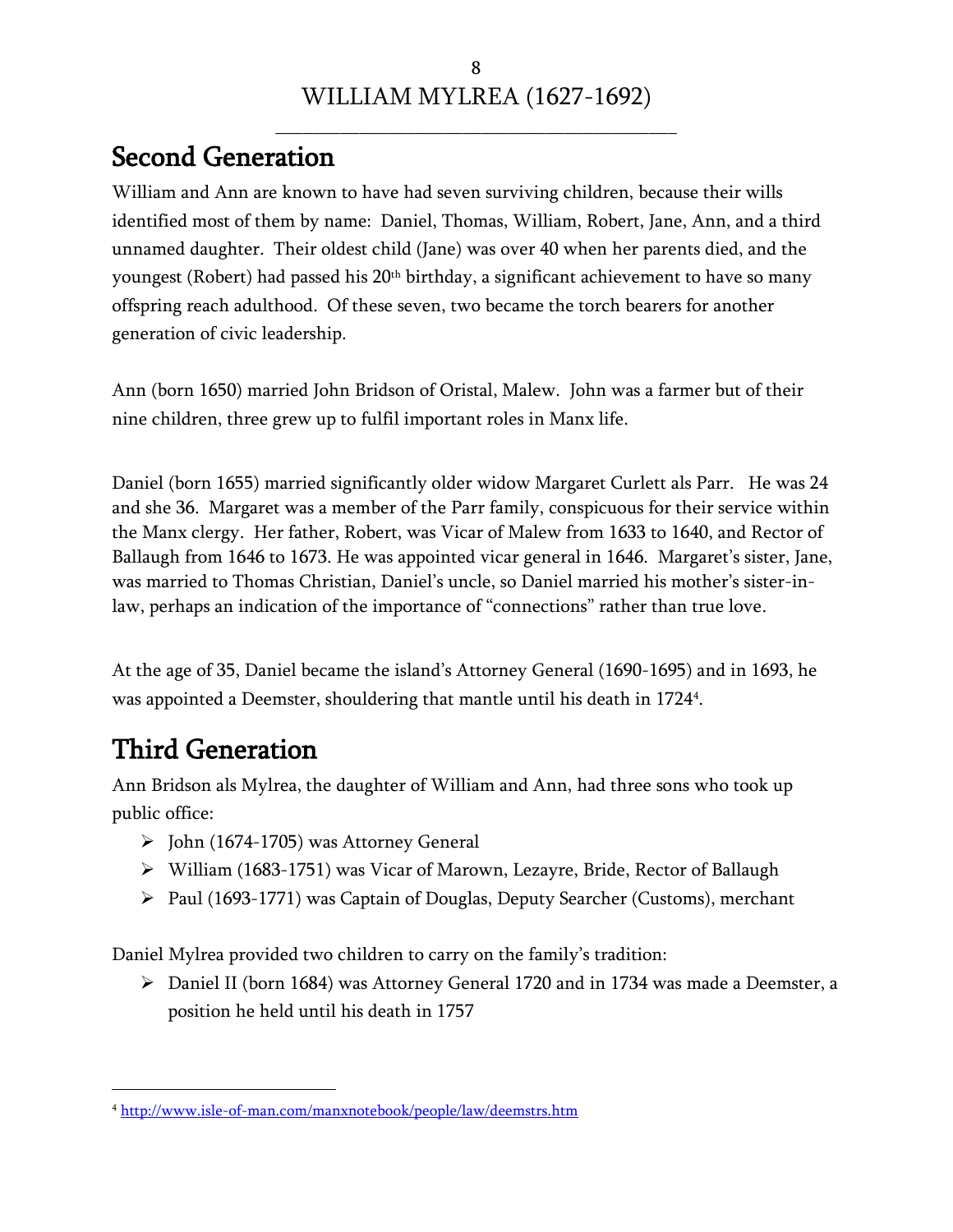\_\_\_\_\_\_\_\_\_\_\_\_\_\_\_\_\_\_\_\_\_\_\_\_\_\_\_\_\_\_\_\_\_\_\_\_\_\_\_\_\_\_\_

 $\triangleright$  Ann (born 1687) married William Christian of *Ballamoar*, Jurby, at various times Sumner General, Attorney General and Receiver General on the Isle of Man. In fact, William succeeded his brother-in-law, Daniel, to the post of Attorney General in 1735. Another example of "connections"?

## <span id="page-8-0"></span>Fourth Generation

Daniel Mylrea II married Lucy Parry and continued to live in Ballaugh. Several of their sons embarked on a life of service to the Manx:

- $\triangleright$  Daniel III (born 1716) Receiver General and Water Bailiff 1758, Steward to the Dukes of Athol 1766, Deemster 1768-1775
- > Thomas (born 1717) Water Bailiff, Peel & merchant
- William (born 1722) pursued a life in Holy Orders Curate at Andreas 1747-1754, Rector of Bride 1754-1760, Rector of Andreas 1760-1787, Archdeacon of Mann 1760- 1787. Andreas was the richest living and reserved for the Archdeacon and so we see the transition of this Mylrea family to the parish.

Ann (born 1723), sister of Daniel III, Thomas and William Mylrea, married Captain William Callow of *Clough Bane*, Maughold. She died at the age of 39, after the birth of her eighth child.

Of the daughters of Ann Christian als Mylrea:

- Margaret (born 1708) married Thomas Christian of East Nappin, an MHK and parish captain
- $\triangleright$  Elizabeth (born 1716) became the second wife of Rev. James Wilks, a man of the cloth (Vicar of Michael, Vicar General, the Rector of Ballaugh) and civil servant (High Bailiff of Ramsey)
- $\triangleright$  Jane (born 1720) married Daniel Lace who was both an MHK (1748-1777) and a Deemster (1757)

## <span id="page-8-1"></span>Fifth Generation

Thomas Mylrea (born 1717) and wife Rose Savage had two surviving sons who took up military service:

 $\triangleright$  Daniel (born 1750), after the death of his first wife Leonora Heywood of the Nunnery, joined the Manx Fencibles and later became an officer in England's Veterans' Battalions, posted to Canada in the early 1800s. It was whilst returning from this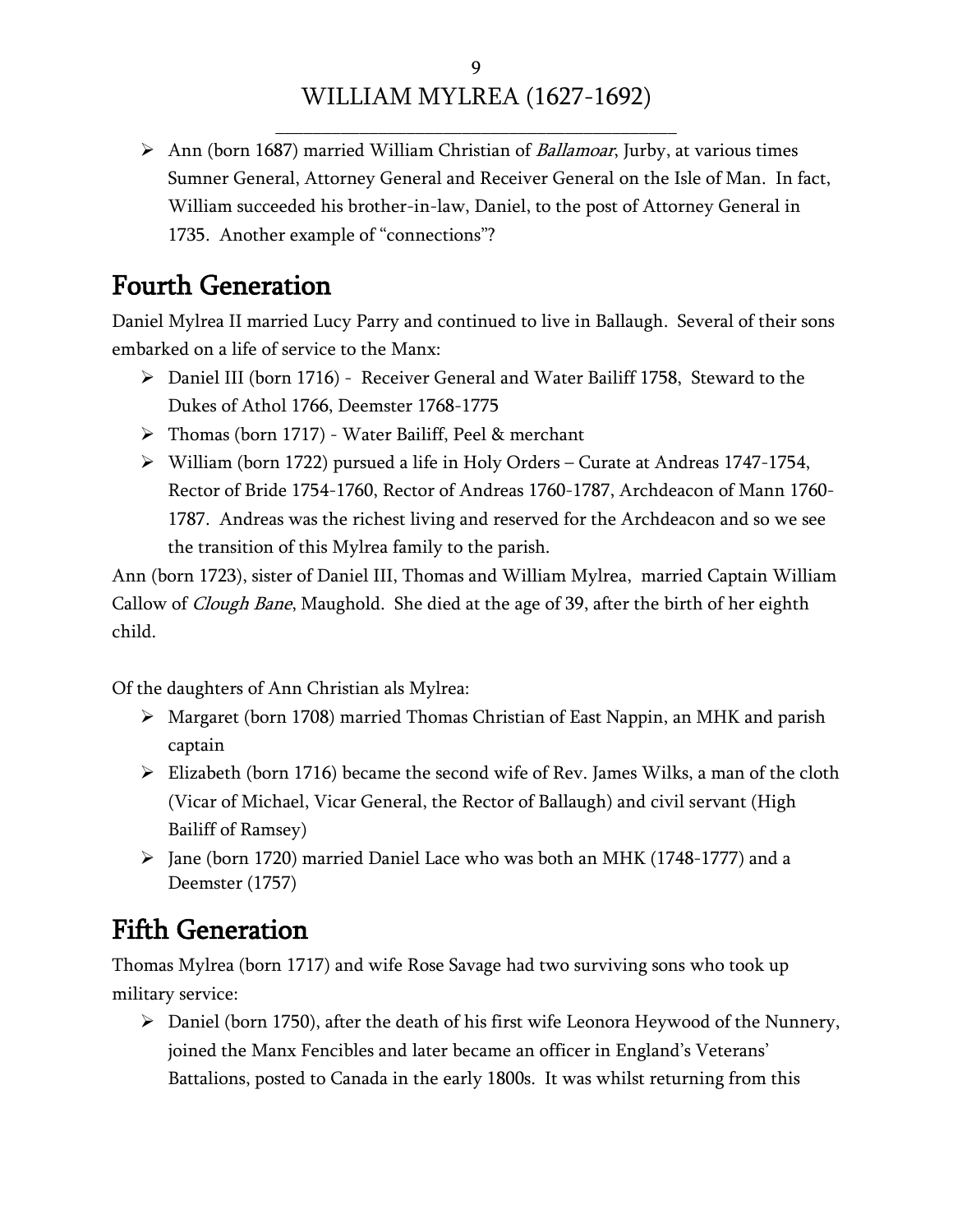\_\_\_\_\_\_\_\_\_\_\_\_\_\_\_\_\_\_\_\_\_\_\_\_\_\_\_\_\_\_\_\_\_\_\_\_\_\_\_\_\_\_\_

assignment that Daniel carved his name into history as the hero in the epic tragedy, the wreck of the troop ship, *Harpooner*. He was by then almost 70 years of age.

 $\triangleright$  Thomas (born 1756) joined the British Navy and died whilst an officer on the warship Monmouth in 1783, possibly at the battle of Providien

William and wife Ellinor Gell had four sons, two whose lives were spent in the merchant navy (possibly slaving), and two given to the tradition of service:

- $\triangleright$  Daniel IV (born 1757) embarked on a life in the church, ultimately becoming the Archdeacon of Mann
- $\triangleright$  Thomas (born 1758) became an MHK (1809-1819)

William's daughters Lucy (born 1756) and Catherine (born 1768) married brothers John and Robert Quayle, the latter an MHK.

According to A.W. Moore, the Dollough was sold in 1777, which would have been in the time of William Mylrea and Ellinor Gell. The sale might have been prompted by William's ascent to the position of Archdeacon of Mann which led to his migration to the rectory at Andreas. By the late 1700s, this Mylrea family, now headed by William's son Daniel IV, held considerable lands in Andreas and these were settled in the early 1800s upon sons Daniel V and Thomas.

Elizabeth Wilks als Christian saw the family's tradition, first established by her great grandfather William Mylrea, continue through her son who had initially been destined for a life as a cleric but chose instead to join the British Army:

 Mark Wilks (born 1759), Governor of St Helena (1813-1816) during Napoleon's imprisonment, MHK (1810-1830). His second wife was Dorothy Taubman, daughter of the Speaker of the House of Keys.



 $\overline{a}$ 

<sup>5</sup> Source: Wikipedia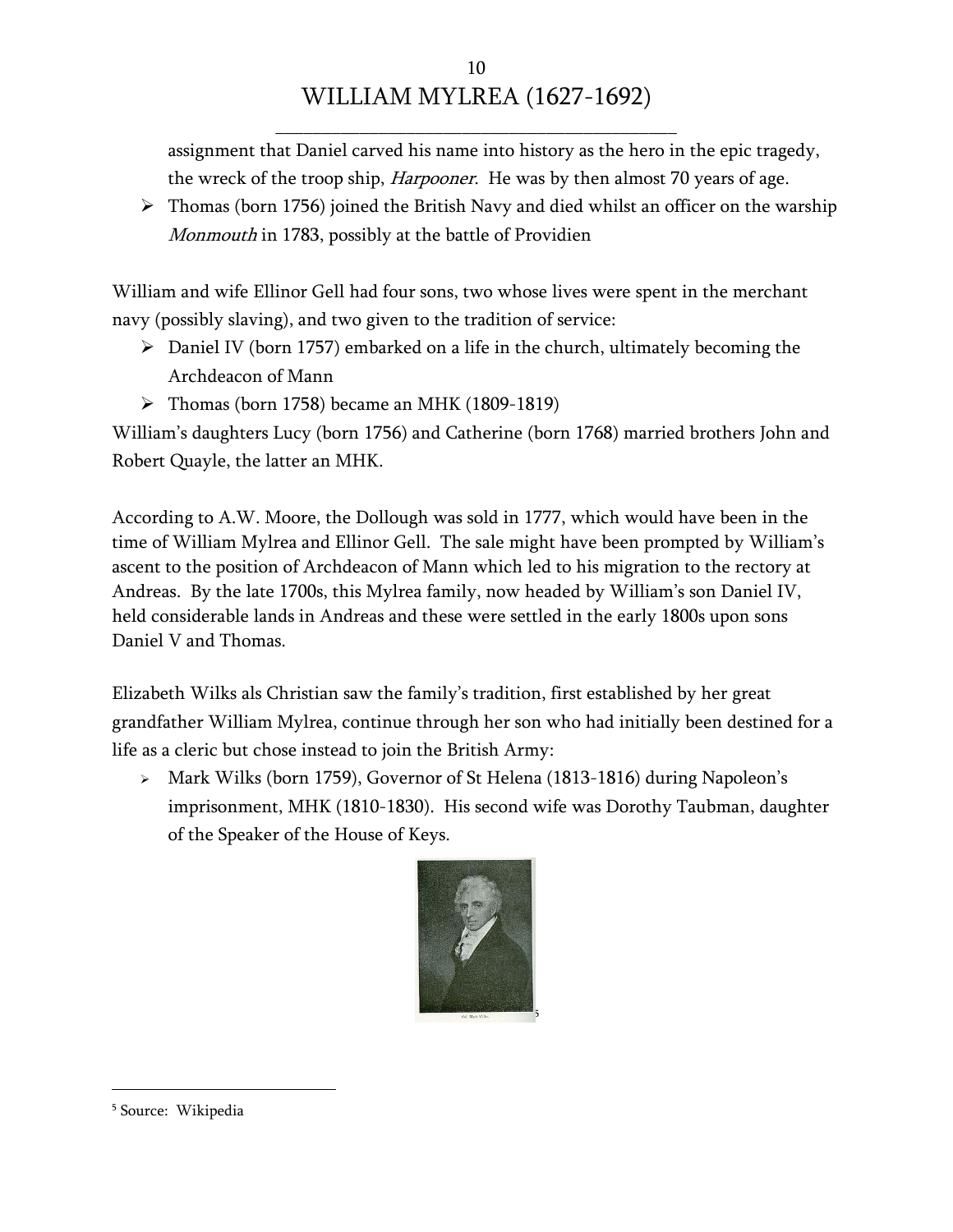\_\_\_\_\_\_\_\_\_\_\_\_\_\_\_\_\_\_\_\_\_\_\_\_\_\_\_\_\_\_\_\_\_\_\_\_\_\_\_\_\_\_\_

 Elizabeth's step-daughter, Margaret married Rev. Thomas Cubbon, Vicar General. Their son Mark Cubbon (later Sir Mark), no doubt greatly influenced (or assisted) by his uncle, became the Commissioner of Mysore and it was after him that the Cubbon Park in Bangalore is named.

### <span id="page-10-0"></span>Sixth Generation

Daniel Mylrea, son of Thomas, and hero of the *Harpooner* disaster, had one son:

 $\triangleright$  Frederick Thomas Mylrea (born 1803) joined the British Army and served with distinction in the Commissariat department of many of England's outposts around the world – West Africa, Canada, South America, Gibraltar, Ireland and Australia. He married Emily Garland.

Margaret Moore (born 1764), the grand daughter of Ann Mylrea and Thomas Christian of Ballamoar through their daughter Ann who married Richard Moore, married Robert Farrant, MHK in 1787. She also became the heiress to the Ballamoar legacy when Thomas Christian, her uncle, died without issue.

## <span id="page-10-1"></span>Seventh Generation

This was the generation that seemed to have just one direct descendant of William Mylrea and Ann Christian in a position of influence. Fifth generation Thomas Mylrea and Mark Wilks did not have children, the sons of Daniel IV (Daniel and Thomas) died young without children and their sister Susannah who married Dr Philip Moyle Lyons did not have children either. None of children of Frederick Thomas Mylrea opted for a life of service although things changed with his grandchildren.

The Mylrea mantle of service was passed to Mylrea Tellet Quayle, great great great great grandson of William and Ann, and descended from Lucy Mylrea and John Quayle. Born in 1839, over two centuries after William Mylrea, Mylrea Tellet Quayle was an officer in the British army and later an MHK (1874-1877).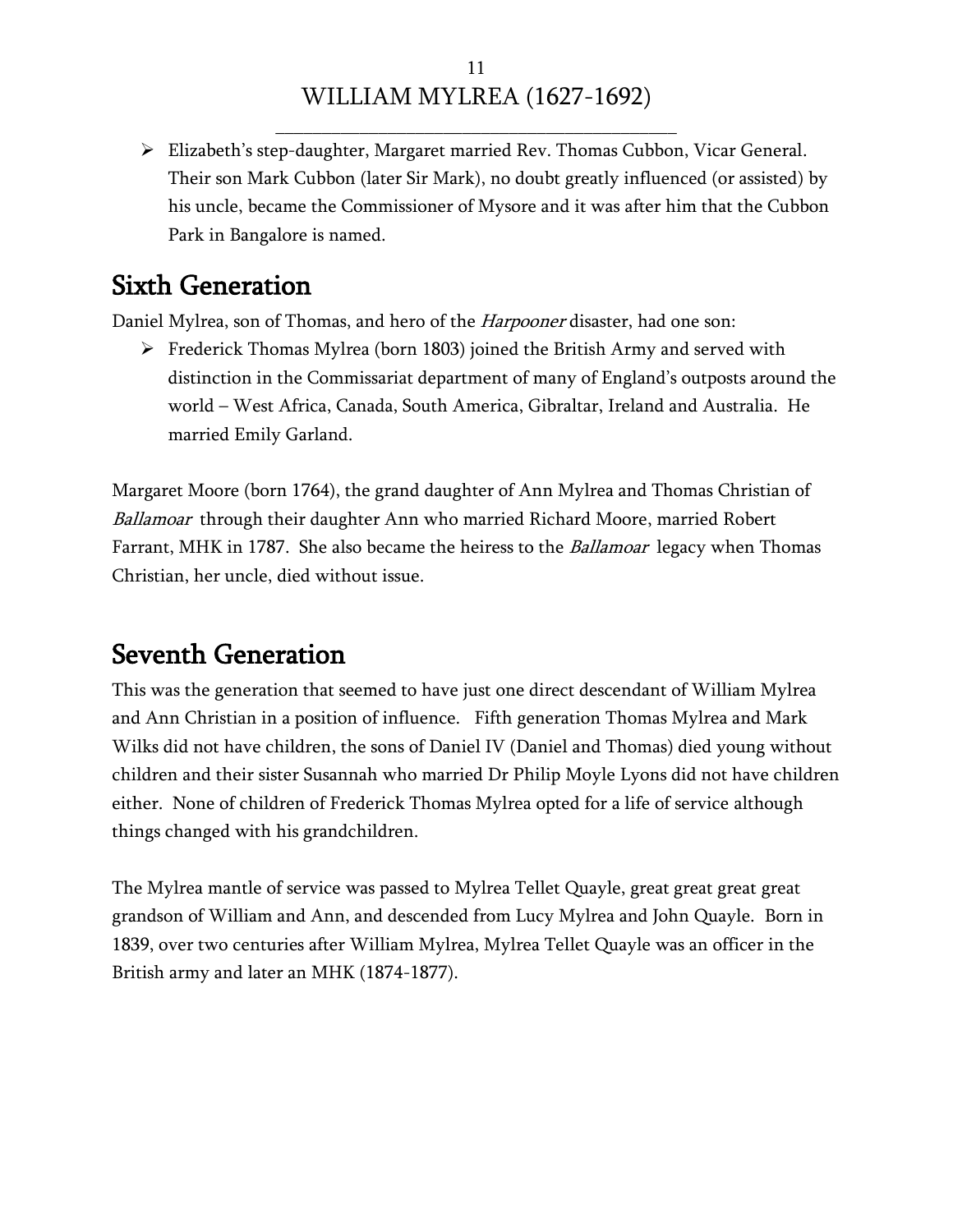## <span id="page-11-0"></span>Eight Generation

Frederick Garland Mylrea, the son of Frederick Thomas Mylrea, and grandson of Daniel, the hero of the *Harpooner* incident, had twelve children of whom four devoted their lives in the service of others:

- $\triangleright$  Clarence (born 1866 in Sydney Australia) took holy orders and served as a missionary in India before returning to England to work as a cleric in several parishes
- William Percy (born 1870 in Prussia) was a British army officer and served in both the Boer War and World War I
- $\triangleright$  Alice May (born 1875 in London) was a missionary
- Charles Stanley (born 1876 in London) was a medical missionary in the Middle East. It is after him that the Mylrea Hospital in Kuwait is named. He received several honours from successive English monarchs for his humanitarian work.

All of these individuals died childless.

Rose Mylrea was the daughter of Frederick Thomas Mylrea and granddaughter of Daniel, hero of the *Harpooner* tragedy:

 $\triangleright$  Her son, Stuart Robertson (born 1865) into a wealthy pastoral family in Geelong, Australia, attended Sandhurst Military College, and eventually joined the Black Watch, his great grandfather's regiment. He was sent to South Africa during the Boer War and died there in 1900. He had no children.

## <span id="page-11-1"></span>In Conclusion

It would be nice to think that the principal motive of those members of the Mylrea family who achieved Manx office of some distinction was honorable public service, observes Michael Bridson, historian and direct descendant of William McYlrea and Ann Christian. However, he goes on, it would have been rare indeed in the seventeenth and especially the eighteenth century when patronage, self-interest and corruption abounded. ……. The sons of Ann Bridson als McYlrea were hardly models of civic rectitude.

A.W. Moore observed that the Mylrea family "formerly one of the most influential in the island" had no male representatives. This was not entirely accurate for there were the great grandsons of Daniel Mylrea, hero of the *Harpooner* incident – two missionaries and two